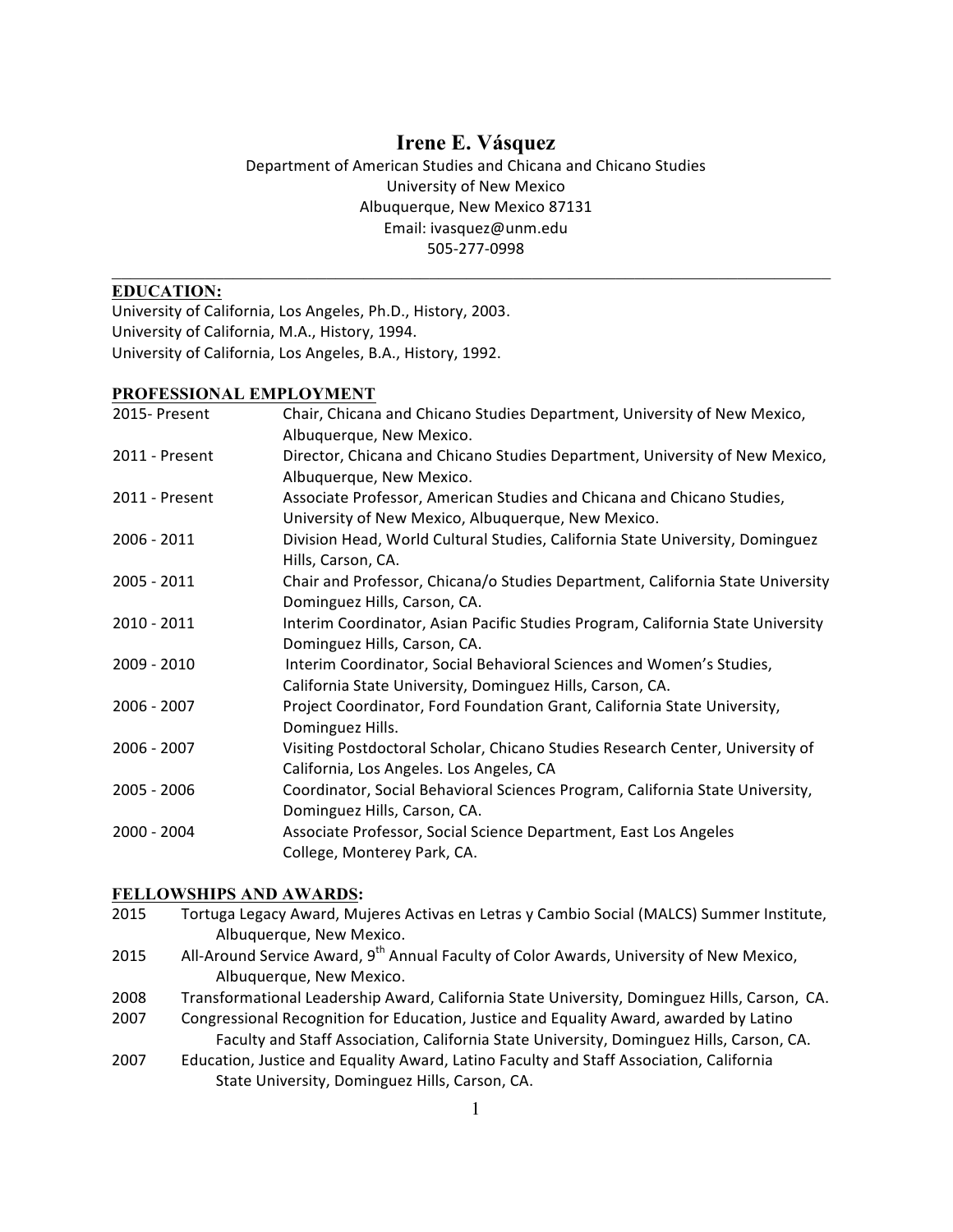- 2005 E. Bradford Burns Award, Pacific Coast Council on Latin American Studies, Los Angeles, CA.
- 2004 Post doctoral seminar, Harvard University, Massachusetts.
- 1999- Carey McWilliams Fellowship, University of California, Los Angeles, Los Angeles, CA.
- 1998 UC Mexus Dissertation Research Grant, Riverside, CA.
- 1998 Latin American Studies Research Grant, University of California, Los Angeles, Los Angeles, CA.
- 1998 Institute of American Cultures, University of California, Los Angeles, Los Angeles, CA.
- 1998 History Department Summer Grant, University of California, Los Angeles, Los Angeles, CA.
- 1997 History Teaching Assistant Fellowship, University of California, Los Angeles, Los Angeles, CA
- 1997 Center for the Study of Women Small Grant, University of California, Los Angeles, Los Angeles, CA.

# **PUBLICATIONS:**

# **Books and Edited Volumes**

Co-Editor-In-Chief, *Transnational Working Paper Series*, Southwest Hispanic Research Institute, University of New Mexico, 2015-present.

- Co-Author, *Making Aztlan: Ideology and Culture of the Chicana and Chicano Movement, 1966-1977*, University of New Mexico Press, 2014.
- Co-Editor, The Borders In All of Us: New Approaches To Global Diasporic Societies, New World African Press, 2006.
- Editor, Proceedings of Pacific Coast Council on Latin American Studies, Volume 21, Xlibris Publications, 2005.

Co-author, "Latino-Latino Americanos, 2000: Things Social Do Not Melt into the Air," Latino Museum, Los Angeles, California 2005.

# **Journal Articles**

- Author, "Transnational Mexican Women's Organizing Activities on the Borders of the Left at the Turn of the Twentieth Century." Border-Lines. Winter 2015 (forthcoming).
- Author, "Tumbling the Walls Side by Side: African Americans and Mexican Americans Accessing Higher Education through Intersectoral Points of Contact and Interactions," Kalfou: A Journal of *Comparative and Relational Ethnic Studies*, Volume 2, 2015, 71-87.
- Co-author, "The Efficacy of Community Based Learning Practices in a Chicana and Chicano Studies Classroom," Regeneración Tlacuilloli: UCLA Raza Studies Journal, Volume 1, 2014, 69-104.
- Co-author, "Name Narratives: A Tool for Examining and Cultivating Identity", *Chicana/o Latina/o Law Review, Volume 32, Issue 2, University of California, 2014, 113-152.*
- Author, "The Longue Duree of Africans Among Mexicans: The Historiography of Racialization, Acculturation and Afro-Mexican Subjectivity," Journal of African American History, Riverside, CA: University of California Riverside, volume 95, no. 2, Spring 2010.

# **Book Chapters and Essays**

- Co-author, "Introduction," *Transnational Working Paper Series.* Vol. 1 Transnational Cultural Production and Expression, Southwest Hispanic Research Institute, University of New Mexico, fall 2015.
- Co-author, "'La Comida y La Conciencia: Foods in the Counter-Poetics of Lorna Dee Cervantes," in *Rethinking Chicana/o Literature through Food: Postnational Appetites*, Palgrave Macmillan, 2013, 141-154.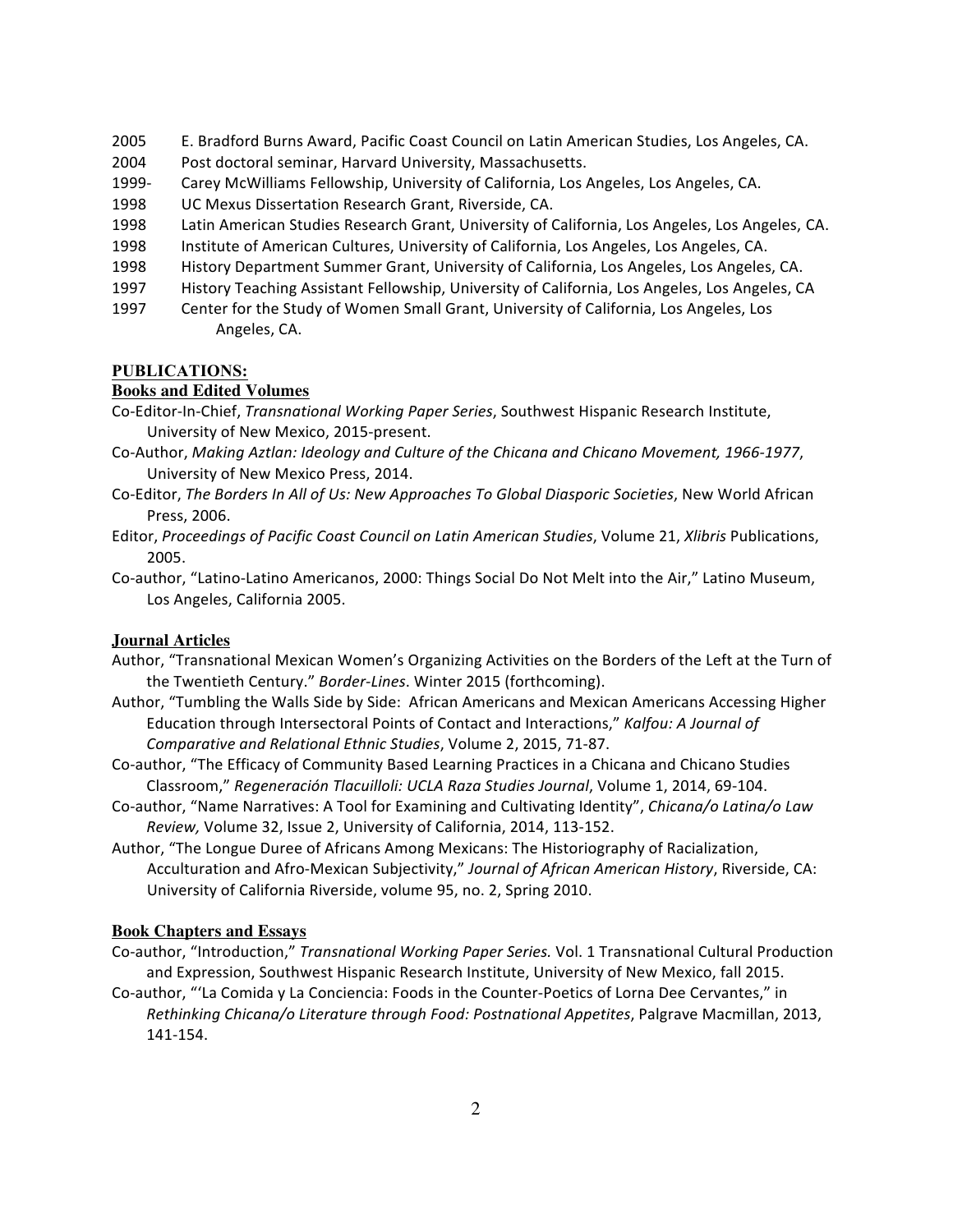- Co-author, "Mentoring as a Labor of Mutual Love and Support: Enhancing Student and Faculty Academic Success," 2011 Mentoring Conference Proceedings, Mentoring Institute, University of New Mexico, 2011.
- Author, "Sources for the History of the Indigenous Peoples of North Mexico," Sources and Methods for *the Study of Postconquest Mesoamerican Ethnohistory, Provisional Version (e-book), co-edited with* James Lockhart and Lisa Sousa, Eugene, Ore.: Wired Humanities Project, University of Oregon, 2007. http://whp.uoregon.edu/Lockhart/index.html.
- Author, "African-Mexican Transnational Narratives and Theoretical Interpretations," The Borders in All of Us: New Approaches to Global Diasporic Studies, New World African Press, 2006.
- Co-author, "Theory, Concept and Analysis of Diaspora," *The Borders in All of Us: New Approaches to Global Diasporic Studies*, New World African Press, 2006.
- Co-author, "Latino, Latino Americas, Americanos: Global Diasporan Communities and Dynamics," The Borders in All of Us: New Approaches to Global Diasporic Studies, New World African Press, 2006.
- Author, "Gender and Sacred Knowledge Discourse: Evidences from Mexico's Colonial North," *Proceedings of Pacific Coast Council on Latin American Studies*, Volume 21, 2005.
- Author, "Afro Latino Influences," *Encyclopedia Latina*. Edited by Ilan Stavans, Grolier Publications, 2005.
- Co-Author, "Chicana/o Movement", *New Dictionary of the History of Ideas*. Charles Scribner's Sons, 2005.
- Author, "From Indigenous to Native Others: The Changing Constructs of Hijos de la Frontera." Atlantic Studies Seminar Papers, Harvard University, August 2004.

### **Book Reviews**

"Malinche, Pocahontas, and Sacagawea: Indian Women as Cultural Intermediaries and National Symbols," by Rebecca K. Jager, *New Mexico Historical Review*, Winter 2015 (forthcoming).

- "Black and Brown in Los Angeles: Beyond Conflict and Coalition," by Reviewer, Josh Kun and Laura Pulido, *Aztlan*, *Volume 39 2 (Fall 2014): 213-218.*
- "Damned Notions of Liberty: Slavery, Culture, and Power in Mexico, 1640-1769," by Frank T. Proctor, Journal of African American History, Volume 97 4 (Fall 2012): 475.

#### **Opinion Editorial**

Author, "When a Charter is Failing", Los Angeles Times May 15, 2012.

#### **Educational Videos**

Producer and Associate Director, "Mexico at the Hour of Combat," November 22, 2015, https://www.youtube.com/watch?v=GYA7a4f7e20

Producer and Associate Director, "A Proposal for a College for Social Transformation," March 30, 2014, https://www.youtube.com/watch?v=1dezwSRih64

Producer and Associate Director, "UNM Name Narratives," March 3, 2014,

https://www.youtube.com/watch?v=kBuMfOjHa3w

Producer and Associate Director, "UNM Community Learning," November 12, 2012,

https://www.youtube.com/watch?v=NnB8wZibawU

- Producer and Associate Director, "Civil Rights Organizing Arizona Style: The Struggle by UNIDOS for Quality Education in Arizona," June 22, 2012, https://www.youtube.com/watch?v=lPQ9oZwS8wk
- Producer, Director, Editor, "CAD Hunger Strike in Denver," June 10, 2012,

https://www.youtube.com/watch?v=BT2ODvU8IaY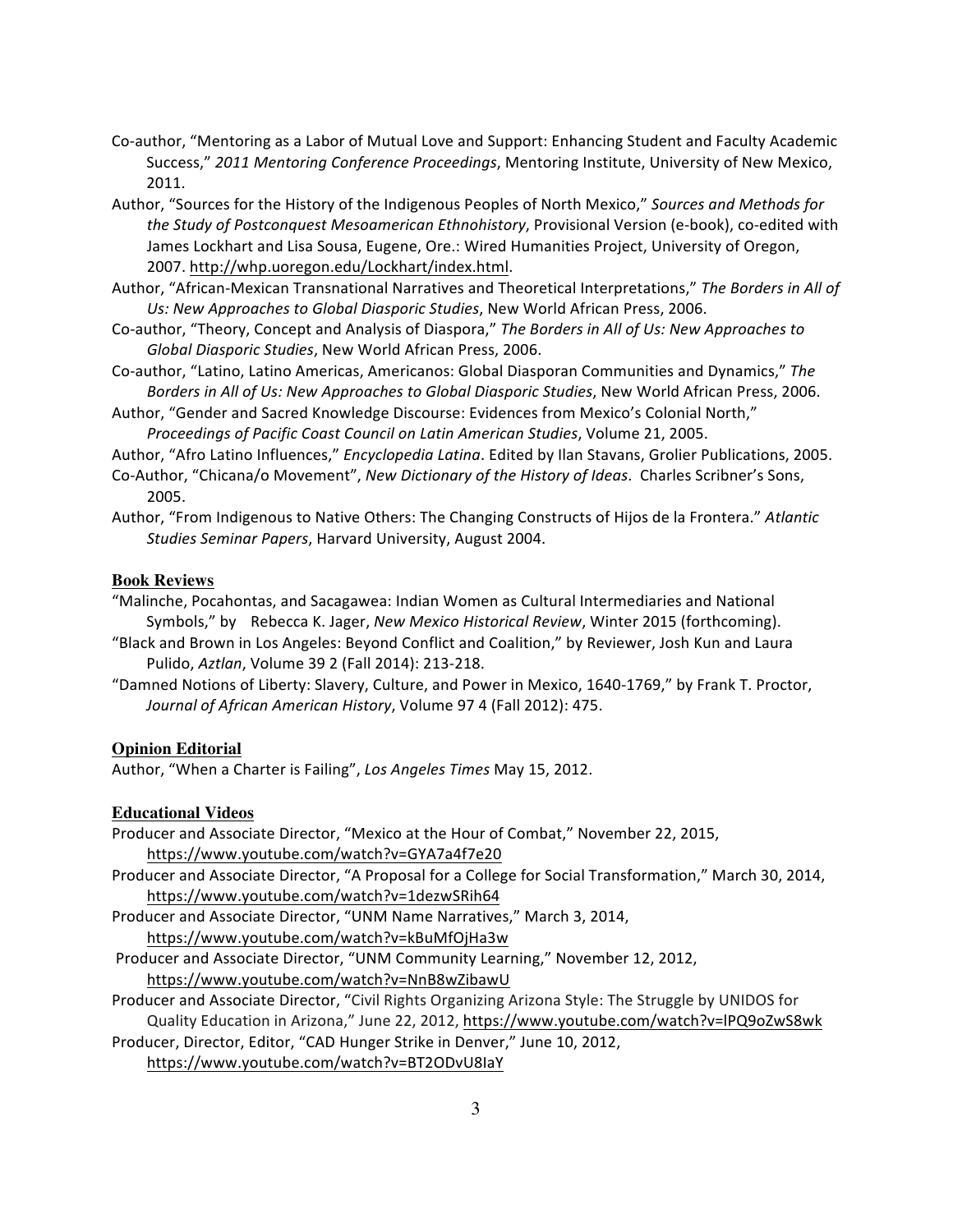Producer, Director, Editor, "Our Stories, Our Power, Undocuqueer," June 11, 2012, https://www.youtube.com/watch?v=ndx1hjblOO8

Producer and Associate Director, "UNM Dreamers in Action Activists," April 21, 2012, https://www.youtube.com/watch?v=1aXjXLjPgos

Producer, Director, Editor, "Right to Speech Teach In," March 18, 2012, https://www.youtube.com/watch?v=SnMjz4mmpeQ

Producer and Associate Director, "Going Undercover at the Border Patrol: Undocumented Youth Infiltrate an Immigrant Detention Center," December 11, 2011, https://www.youtube.com/watch?v=K1dhhhbo67o

- Producer and Associate Director, "UNM Mentoring Presentations, Part Three," November 26, 2011, https://www.youtube.com/watch?v=MPdoC97kqDs
- Producer and Associate Director, "UNM Mentoring Presentations, Part Two," November 26, 2011, https://www.youtube.com/watch?v=x3NDHugGxS0
- Producer and Associate Director, "UNM Mentoring Presentations, Part One," November 26, 2011, https://www.youtube.com/watch?v=oEFrZn97Ht0
- Executive Producer, "The Sky's the Limit: Chicana and Chicano Studies Department Video." July 7, 2009, https://www.youtube.com/watch?v=MCtlAfLP\_Mk

# **Websites, Blog, Wiki's**

Editor, author and contributor, xicana-ostudies.blogspot.com

Editor, author and contributor, Youth, Power, Change: A Documentary Website on UCLA Student Activism, Chicano Studies Department, University of California Los Angeles, 1999.

#### **Public Exhibits:**

- Co-curator, "At The Hour Of Combat: Sabino Osuna's Photographs of the Mexican Revolution," University of New Mexico, September 15-December 18, 2015
- Author, "Aztlan as Depicted in Codices and Chronicles," Part of the Aztlanahuac: Mesoamerica in North *America* Map Exhibit, Young Research Library, University of California, Los Angeles, April 15<sup>th</sup> – June 30, 2004.
- Author, "A Chronology of the Efforts to Establish a Chicana/o Studies Department at UCLA," Poster Exhibit, University of California, Los Angeles, May 23, 2003.

### **Media Interviews:**

- Newspaper interview, "U.S. Poet: Laureate Speaks at UNM," by Adrian Gomez, *Albuquerque Journal*, December 6, 2015.
- Magazine interview for "A Long Time Coming: UNM Establishes Chicano Studies Department," by Michelle Adam, *Hispanic Outlook in Higher Education*, September 14, 2015, 13.

Television interview, "Chicana and Chicano Studies Becomes Official," *KRQE*, April 28, 2015.

Newspaper interview, "Chicana and Chicano Studies receives department designation," by Carolyn Gonzales, *Inside UNM*, March 16, 2015.

Radio interview, "Espejos de Aztlan," by Cristina Baccin, *KUNM*, November 3, 2014. Magazine interview for "Saving Tradition, *Albuquerque the Magazine*, May 2014, 186. Newspaper interview, "Finally, a degree,"," by Astrid Galvan, Albuquerque Journal, March 26, 2013. Radio interview, "Espejos de Aztlan, " by George Luna-Peña, *KUNM*, November 5, 2012. Radio interview for "Voces Feministas," by Sofia Martínez, *KUNM*, February 4, 2012.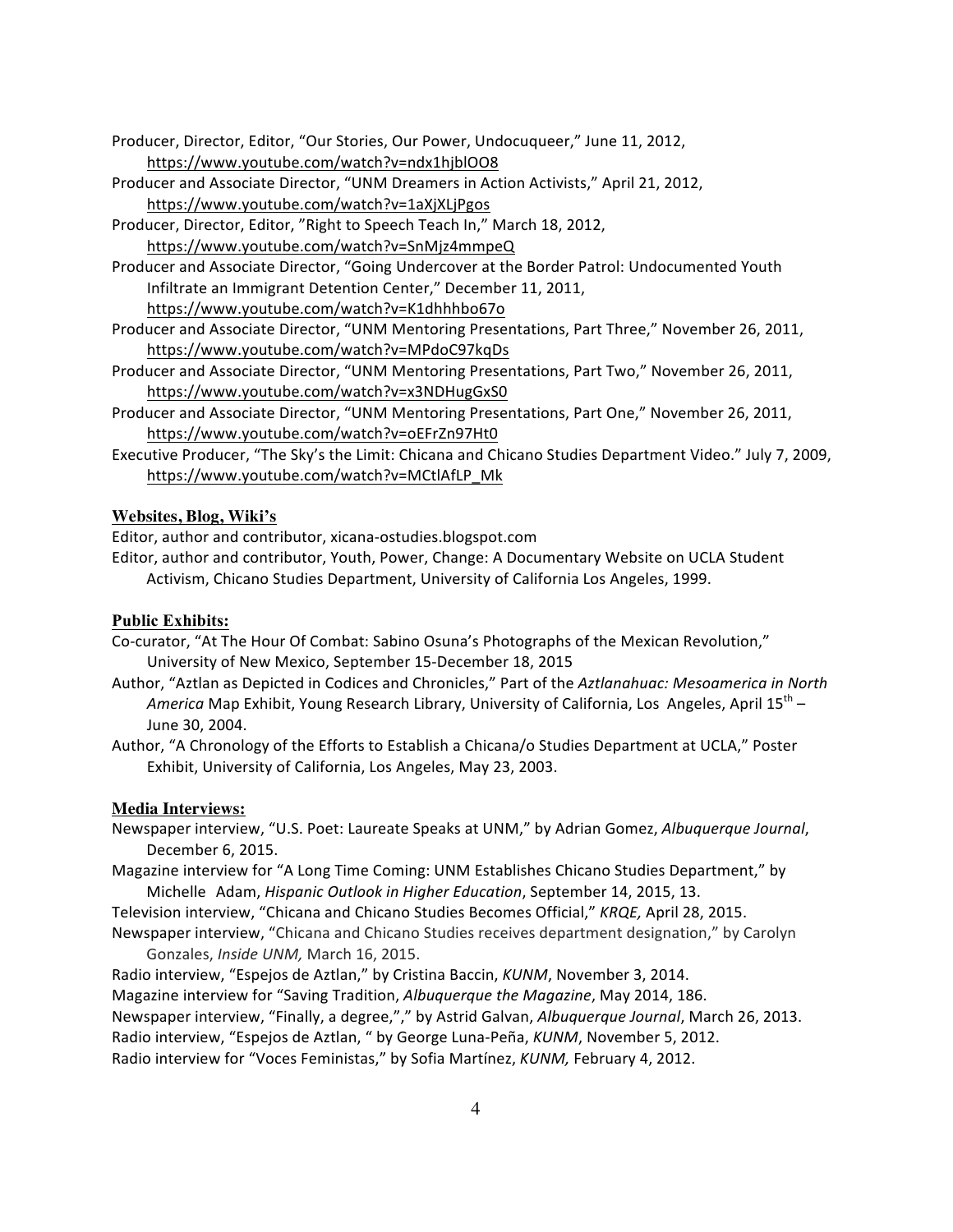- Magazine interview, "Showcasing Three Powerful First-Generation Latinas," in *Hispanic Outlook in Higher Education*, February 21, 2011, 8.
- Newspaper interview "Director of World Cultural Studies Discusses Link Between African Americans and Latinos on LA Alliance," by Joanie Harmon, *Dateline*, June 4, 2009

Television interview for "LA Alliance," by Victor Griego, 2011.

### **Books, Essays, Articles and Book Chapters (Works in Progress)**

Author, Siempre Viva/ Forever: Mexican and Mexican American Women Forging the Future Together. (250 plus manuscript pages)

Author, "Intersectionalism as a Galvanizing Force for Immigrant and Human Rights: The Immigrant Youth Coalition in Los Angeles, 2011-2015."

Author, "The Multiple Signification of Exile: Anarchist Rebels Living Between the US and Mexican Nation States."

### **Poster Presentations:**

- Co-author of poster, "Education that Makes a Difference: A Pilot Study of a Community Based Learning in Chicana and Chicano Studies," Southwest Hispanic Research Institute Symposium, University of New Mexico, May 9, 2013.
- Author of poster art display, "A Chronology of the Efforts to Establish a Chicana/o Studies Department at UCLA," Chicana/os in Education: Theory and Research Symposium, California State University, Los Angeles, June 30, 2005.
- Author of poster art display, "A Chronology of the Efforts to Establish a Chicana/o Studies Department at UCLA," California State University, Los Angeles, June 30, 2005.
- Author of poster art display, "A Chronology of the Efforts to Establish a Chicana/o Studies Department at UCLA," University of California, Los Angeles, May 24, 2003.

# **EDITORIAL BOARD**

Member, UNM Press Faculty Advisory Committee, New Mexico, 2014-2016. Proceedings Editorial Board, Pacific Coast Council on Latin American Studies, 2006-2007. Member, Editorial Board, New World African Press, Los Angeles, CA 2005-present. Proceedings Editorial Board, Pacific Coast Council on Latin American Studies, 2003-2004.

#### **GRANTSMANSHIP: (Funded projects)**

- 2015 Online proposal for a Transnational Studies degree, University of New Mexico, Extended University RFP, \$100,000 for 12 months.
- 2014 Co- Principal Investigator, Summer Field School Grant, The McCune Charitable Foundation, New Mexico, \$12,500 for 12 months.
- 2011 Principal Investigator, Teaching Assistance Grant, University of New Mexico, \$2,000 for 12 months.
- 2006 Project Coordinator, A Poly Centric Curriculum Model for the World Cultures Division, Ford Foundation Grant, California State University, Dominguez Hills, \$58,000 for 12 months.
- 2003 Principal Investigator, Latin American Humanist Enrichment Project, National Endowment for the Humanities, Institutional Grant, East Los Angeles College, \$25,000 for 12 months.
- 2002 Principal Investigator Center for Learning and Achievement, Partnership For Excellence State Grant, East Los Angeles College, \$100,000 for 12 months.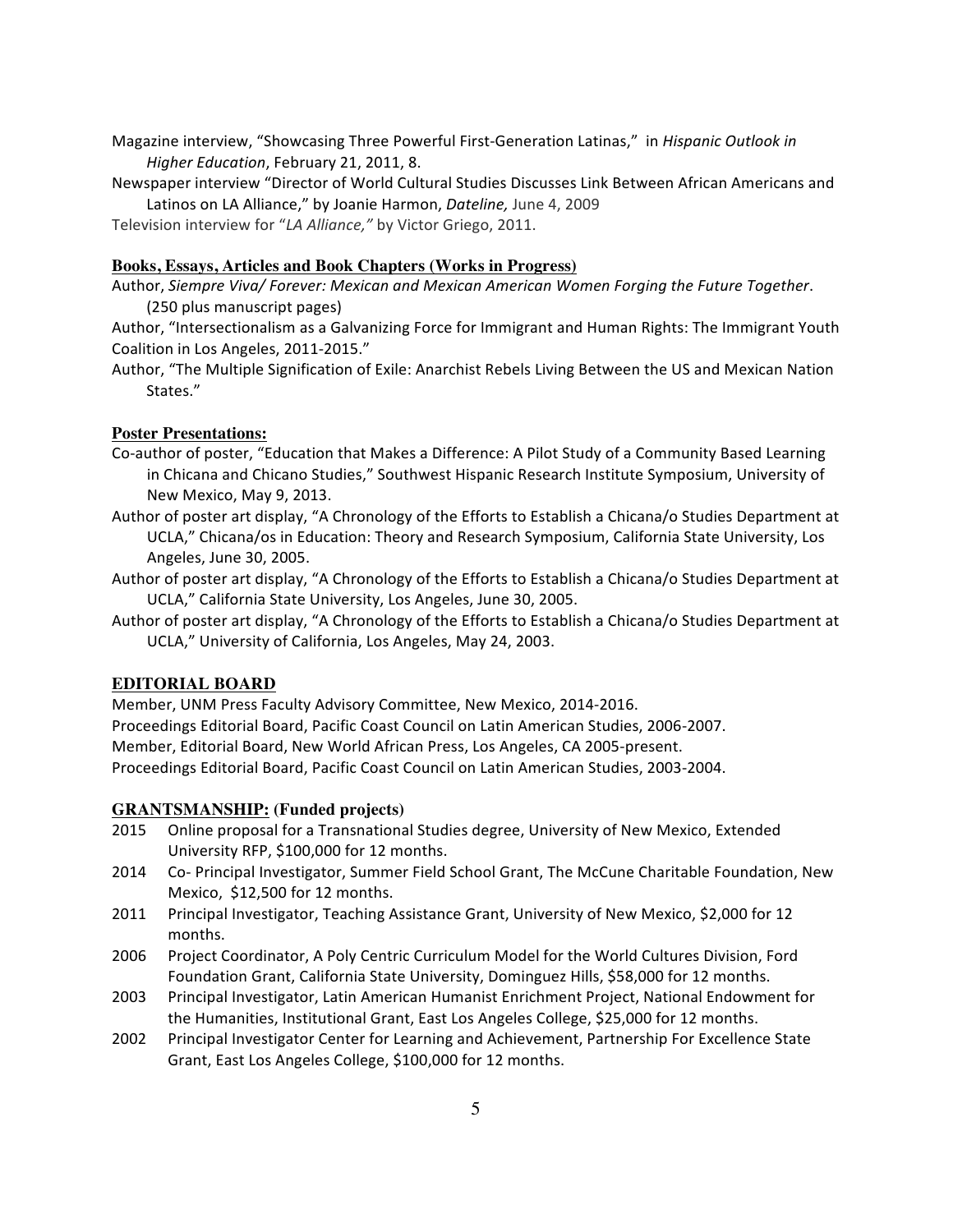- 2001 Principal Investigator, Center for Learning and Achievement, Partnership For Excellence State Grant, East Los Angeles College, \$100,000 for 12 months.
- 2000 Principal Investigator, Program for Academic Success in the Social Sciences, Partnership for Excellence State Grant, East Los Angeles College, \$20,000 for 12 months.
- 2000 Principal Investigator, Charter School Planning Grant, California Department of Education, \$35,000 for 12 months.

# **RESEARCH INTERESTS:**

Social Movements and Relations Chicana and Chicano Movement Mexican and Mexican Women's Organizing Transnational and Immigrant Organizing African American and Latino Relations Immigration and Social Activism Ethnic Studies and Education Chicana and Chicano Studies Comparative Ethnic and Global Societies Social Cultural History of the Americas, Colonial and Modern Latin American History Mexican History U.S. History Transnational Social Movements Indigenous Peoples History African Diaspora in Latin America Northern Mexico or Borderlands Women's History

# **TEACHING INTERESTS:**

Chicana and Chicano Studies - Introduction to Comparative Ethnic and Global Societies, Community Based Learning in Chicana and Chicano Studies, New Approaches in Chicana and Chicano Studies, Chicana and Chicano Movement

American Studies - Transnational Social Critiques

Chicano Studies - Theory and Methods in Chicana/o Studies, History of the Mexican American Peoples, Introduction to Chicano Studies, Introduction to Chicano Culture, La Chicana

Ethnic Studies- Introduction to Comparative Ethnic and Global Societies

Humanities – Native American and Chicana Women's Narratives

History - Social Cultural History of the Americas, Latino and Latin American History, Mexican History, Chicano History, Borderlands History, Africans in Latin America, Indigenous Peoples of Latin America, Women in Latin America, History of the Americas, U.S. History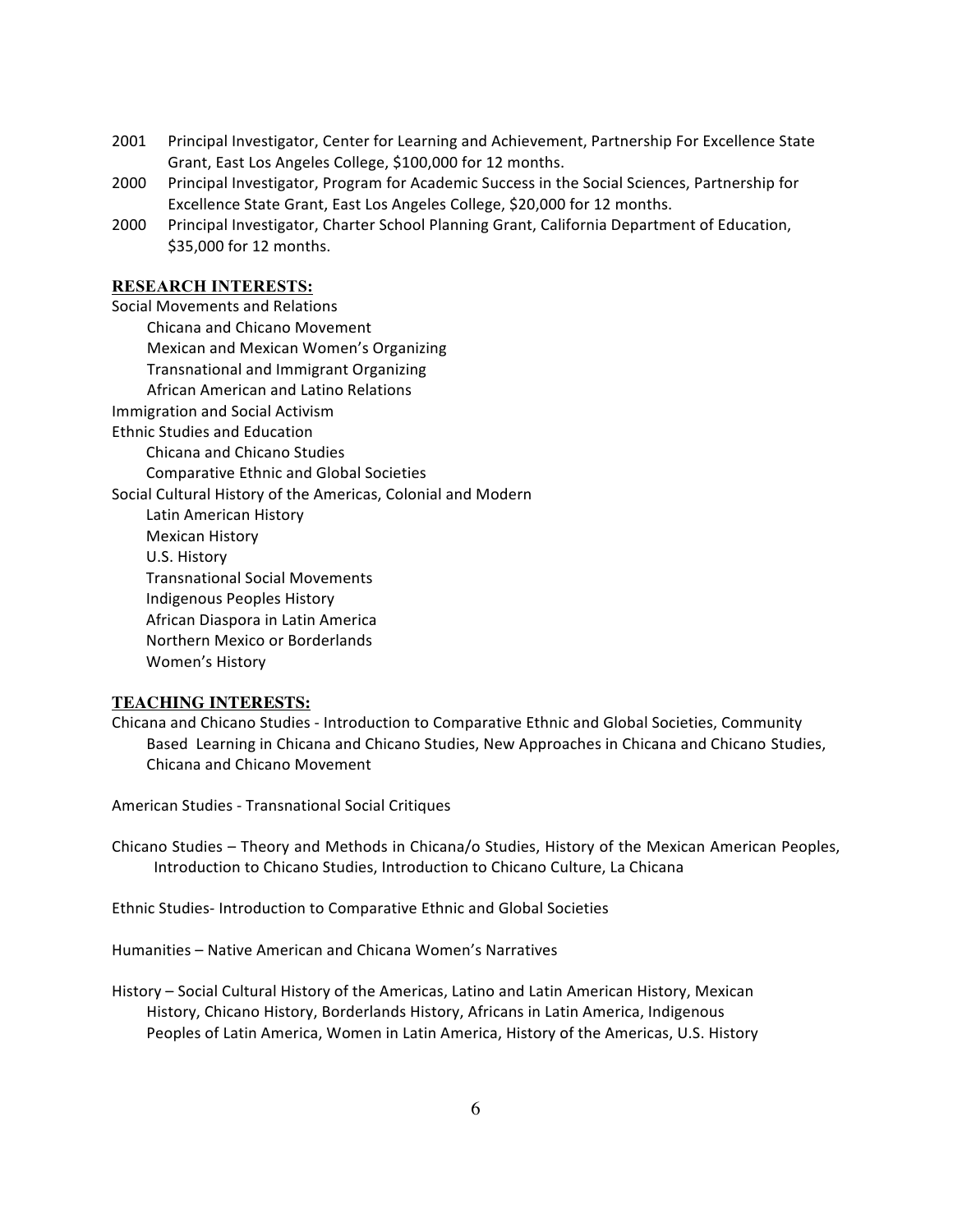#### **Courses Developed:**

Transnational Social Critiques, American Studies, 2015 (University of New Mexico) New Approaches in Chicana and Chicano Studies, 2011 (University of New Mexico) Community-Based Learning in Chicana and Chicano Studies, 2011 (University of New Mexico), 2011 Graduate Theory and Methods in Chicana/o Studies (California State University, Dominguez

### Hills), 2009

Graduate Directed Readings in Chicana/o Studies (California State University, Dominguez Hills), 2009 Graduate Practicum in Chicana/o Studies (California State University, Dominguez Hills), 2009 Theory and Methods in Chicana/o Studies (California State University, Dominguez Hills), 2006 Urban Youth: Gangs in Los Angeles (California State University, Dominguez Hills), 2007 Her-Storytelling: Native American and Chicana Narratives (California State University, Dominguez Hills),

2007

Chicano and Latino Literary and Artistic Perspectives (California State University, Dominguez Hills), 2007 Chicana/o Studies 197G: Multimedia View of UCLA Chicano Student Activism (University of California,

Los Angeles), 20034

Chicana/o Studies 197H: The Struggles for Chicana/o Studies Programs in the Academy (University of California, Los Angeles), 2003

Introduction to Modern Latin America (East Los Angeles College)

Introduction to Latin American Studies (East Los Angeles College)

### **Courses Taught:**

Transnational Social Critiques Chicana and Chicano Movimiento Introduction to Chicana Studies Theory and Method in Chicana/o Studies Introduction to Chicana and Chicano Studies Americas: Cultural and Historical Synthesis The Mexican American in the History of the United States, I The Mexican American in the History of the United States, II La Chicana: The Mexican American Women in Society Chicana/o Studies 197G: Multimedia View of UCLA Chicano Student Activism Chicana/o Studies 197H: The Struggles for Chicana/o Studies Programs in the Academy Latinas in the United States Asian and Latino Immigration since 1965 Hispanic Literature of the Southwest The Ethnic Experience in the United States Social Political History of the United States, I History of the Americas, I History of the Americas, II Social and Political United States History, I Social and Political United States History, II

# **DISSERTATION COMMITTEES**

Chair, Rafael Martinez, American Studies, University of New Mexico, 2015-present Committee Member, Genevieve Garcia de Mueller, Rhetoric and Composition, English Department, University of New Mexico. Prospectus passed, November 2013.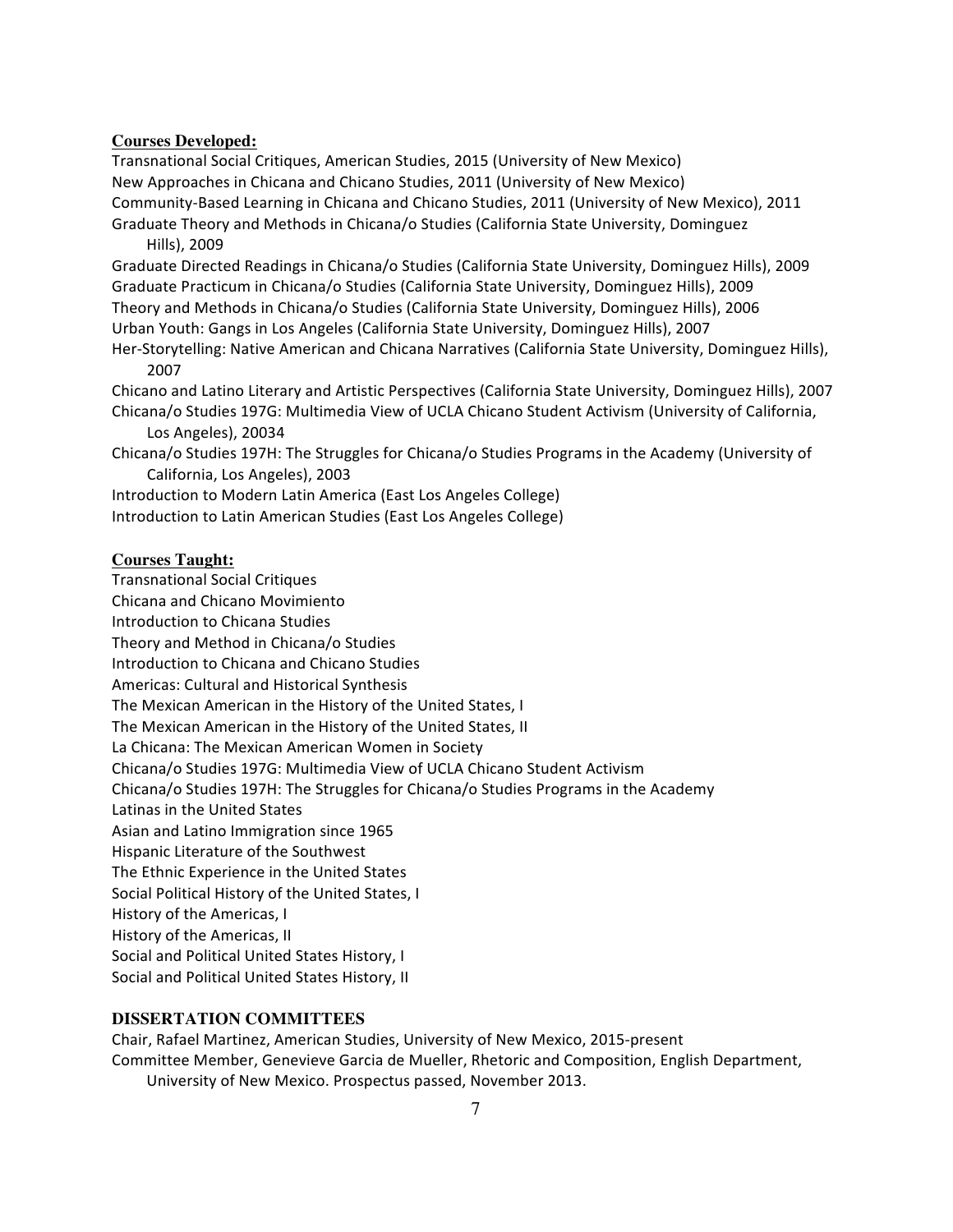- Committee Member, Miguel Gutierrez, Education, University of California Los Angeles, Dissertation Approved, September 2013.
- Committee Member, Christine Garcia, Rhetoric and Composition, English Department, University of New Mexico. Prospectus passed, December 2012.
- Committee Member, Kristen Valencia, American Studies Department, University of New Mexico. Prospectus passed, 2012.
- Committee Member, Nicolas Sanchez, American Studies Department, University of New Mexico. Prospectus passed, 2012.

### **PHD COMPREHENSIVE EXAM COMMITTEES**

Committee member, Christina Juhaz-Wood, American Studies, University of New Mexico, PhD Comprehensive Exam. Passed November 2015.

- Chair, Dina Barajas, American Studies, University of New Mexico, PhD Comprehensive Exam. Passed, June 2015.
- Committee member, María Eugenia Lopez, American Studies, University of New Mexico, PhD Comprehensive Exam. Passed May 2015.
- Committee member, Gina Díaz, American Studies, University of New Mexico, PhD Comprehensive Exam. Passed May 2014.

# **MASTERS THESIS COMMITEES**

- Chair, Rafael Martinez, American Studies Department, University of New Mexico. Thesis passed April 2014.
- Committee member, Trisha Martinez, American Studies Department, University of New Mexico. Thesis defense passed, March 2014.
- Thesis Co-Chair, Daniel Perez, Interdisciplinary Studies Program, California State University, Dominguez Hills, 2012.
- Thesis Co-Chair, Aury Saravia, Interdisciplinary Studies, "Information Technology and the Narration of Cross-Cultural Performance in Ethnic Studies" (Digital Portfolio Project), California State University, Dominguez Hills, 2012.
- Thesis Chair, Michael De La Rocha, Interdisciplinary Studies, "Breaking the Cycle with Dignity: A Case Study on a Human Relations and Conflict Management Training," California State University, Dominguez Hills, 2009.
- Thesis Chair, Jose Luis Serrano, Interdisciplinary Studies, "El Teatro Campesino's Indigenous Cultural Philosophy and Politics: An Example of Significant Indigenous Influence on Chicana/o Movement Ideology, 1971-1977, California State University, Dominguez Hills, 2008.
- Thesis Chair, Erendira Judith Andrade, Interdisciplinary Studies, "Latino College Students : A Study of Collaboration and Community Building in a Math First Year Experience," California State University, Dominguez Hills, 2007.
- Thesis Chair, Pia Kennedy, Interdisciplinary Studies, "Treaty Negotiation in British Columbia, Canada: Oral History and its Use as Evidence in Court," California State University, Dominguez Hills, 2005.

#### **INVITED TALKS:**

Author and Presenter, "Central American Migrant Refugee Children: The Immigration Crises at the US Mexico Border," Plenary Panel, 2014 NOW National Conference, Albuquerque, New Mexico.

Author and Presenter, "Women's Transnational Activisms at the Borders of the Left: Confronting the Discourse of the U.S. and Mexican Nation States," Mellon Symposium, University of New Mexico,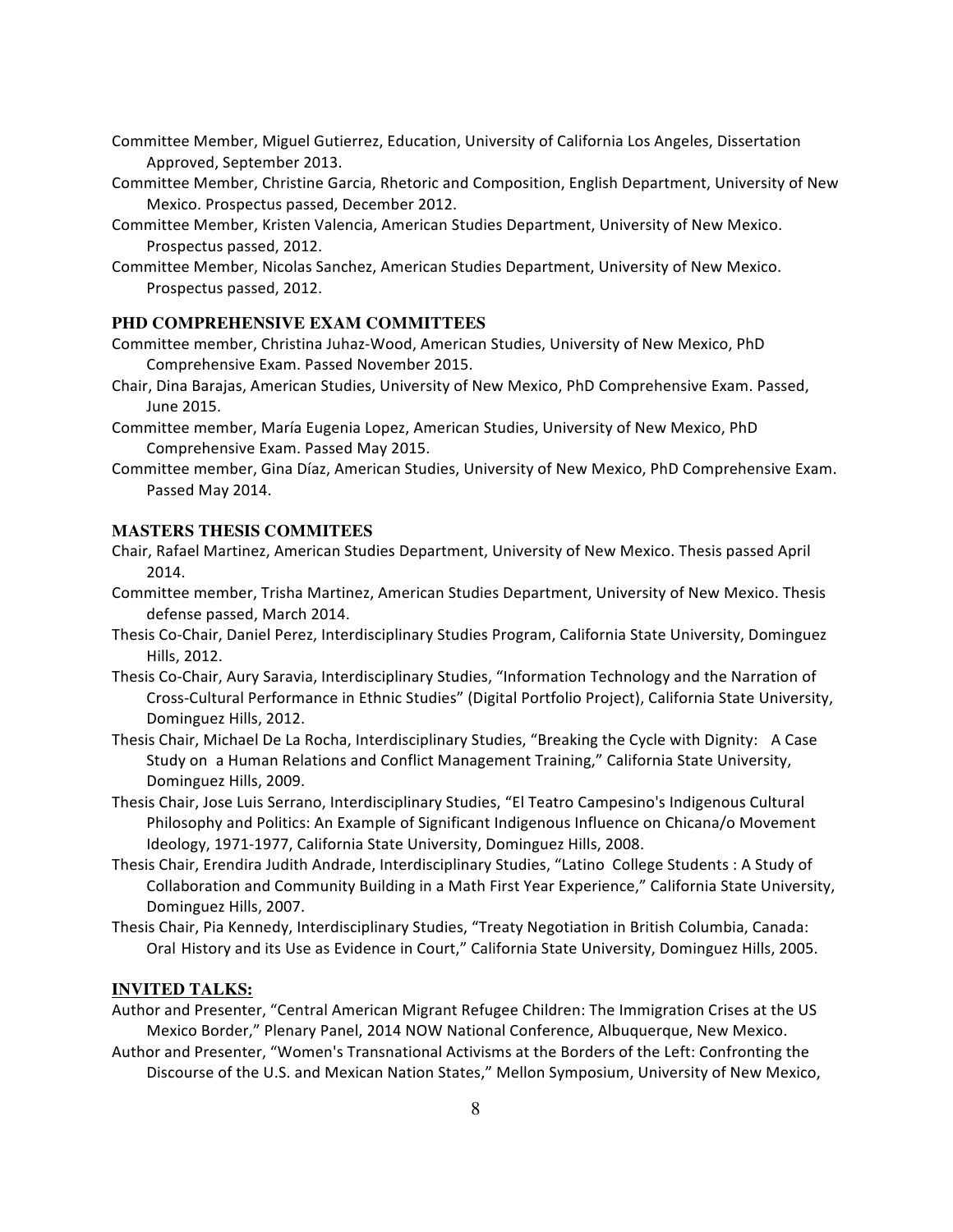July 10, 2014.

- Author and Presenter, "Citizenship Discourse and the Safeguarding of Constitutional Rights: Petition Making by Mexican Texans and their Anglo American Allies in Early Twentieth Century South Texas," Radcliffe International Exploratory Seminar, Radcliffe Institute of Advanced Study, Harvard University, March 6, 2014.
- Author and Presenter, Mexican Women Activists on the Borders of the Left at the Turn of the 20th century, *Illustrating Anarchy and Revolution: Mexican Legacies of Global Change. International* Conference, Center for Mexican American Studies, University of Austin, Texas, February 6, 2014.
- Author and Presenter, "The Use of Stories as a Methodology for Understanding the Generational Impacts of the Chicana/o Movement," American Educational Research Association Annual Conference, San Francisco, CA, May 1, 2013.
- Author and Presenter, "From One Generation to the Next: Storytelling about the Legacy of the Chicana and Chicano Movement," College for Education, University of California, Los Angeles, March 15, 2013.
- Commentator, "Blow Outs Book Signing and Presentation," University of New Mexico, September 12, 2012.
- Author and Speaker, "Interlocking Systems of Power in Arizona's Post-Gadsen Purchase Society," Albuquerque Cultural Conference, New Mexico, September 29, 2012.
- Speaker, Art of the Chicana/o Movement, 1960s 1970s, Osher Learning Institute, California State University, Dominguez Hills, December 6, 2010.
- Speaker, "Latino Arts Educational Models in California," National Association of Latino Arts and Culture, San Jose, CA, April 15, 2010
- Speaker, "Afro-Latinos in Past and Present," Afro-Latino Festival, Museum of Latin American Art, Long Beach, February 7, 2010.
- Author and Presenter, "Tumbling Walls Together: African American and Chicana/o Accessing Higher Education through Solidarity," University of California, Santa Barbara, November 20, 2008.
- Author and Presenter, "The Gendered Condition of Labor: Maquiladoras in Mexico and Central
- America," Latin American Institute, Fowler Museum, University of California, Los Angeles, August 7, 2008.
- Author and Presenter, "The Gendered Condition of Labor: Maquiladoras in Mexico and Central America," Latin American Institute, University of California, Los Angeles, July 9, 2008.
- Author and Presenter, "Longue Duree of Blacks Among Mexicans: A Kaleidoscope of Situations and Actions," UCLA Downtown Labor Center, Los Angeles, CA, April 19, 2008.
- Author and Panel Presenter, "From Ruins New Constructions: Change and Continuity in the Historical Narratives of African Descent Peoples in Mexico during the Colonial and Early Republic of Mexico," Colonial Latin American History Committee Panel, American Historical Association Annual Conference, Washington D.C., January 5, 2008.

# **CONFERENCE/ PROGRAM PARTICIPATION:**

- Author and presenter, "Arts, Conviviality, and Politics: Women as Creative Producers in the Partido Liberal Mexicano," American Studies Association Annual Conference, Los Angeles, CA, November 6, 2014.
- Panel Presenter, Writing the World Symposium, Writing Across Communities, University of New Mexico. April 11, 2014.
- Presenter, "History of the Chicana Chicano Movement," Chicano Latino Youth Leadership Conference, Sacramento, July 20, 2014.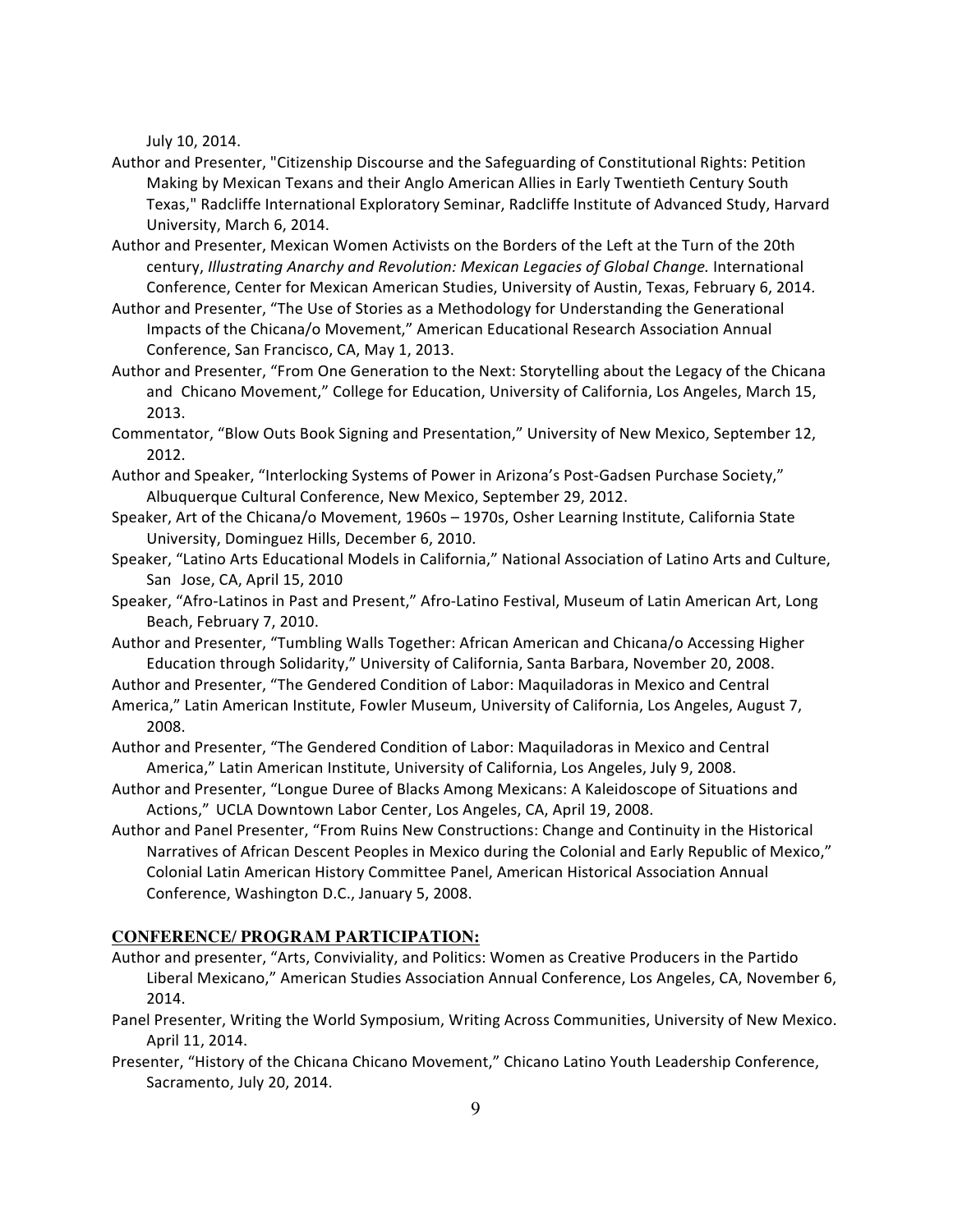- Chair and Moderator of panel, "*Chicana and Chicano Studies Community-Based Learning in an Interactive Multimedia and Arts Context,"* National Association of Chicana and Chicano Studies, San Antonio, Texas, March 23, 2013.
- Panel presenter, "Can Tucson Happen Here," Albuquerque Cultural Conference, New Mexico, September 30, 2012.
- Speaker, "Raza Studies Now," Association of Mexican American Educators, Santa Monica, CA, July 21,2012.
- Panel presenter, "Reflections on the Chicana Chicano Movement," Chicano Latino Youth Leadership Conference, Sacramento, July 12, 2012.
- Speaker, "Reflections on the Chicana and Chicano Movement," Chicano Latino Youth Leadership Project (CLYLP), Sacramento, CA, July 25, 2010.
- Presenter, "Cable Show Highlights Positive Black/Latino Relations: The Historical Record on African American and Latino Solidarity" 22nd Annual National Conference on Race & Ethnicity in American Higher Education (NCORE 2009), San Diego, CA May 30, 2010.
- Moderator, "Reflections on the Chicana and Chicano Movement Panel" and the "Response to Reflections Panel: Current Issues in the Movement Panel," Chicano Latino Youth Leadership Project (CLYLP), Sacramento, CA, July 25, 2009.
- Author, "Latino-Latin American Contributions to the U.S.," Latino Heritage Month, San Pedro Coast Guard, September 2007.
- Author and Panel Presenter, "Turning the Prism: The Implications of the Conflict vs. Collaboration Framework for African American and Latino Relations in Southern California," Social Vision/Current Challenges: Black and Latino Relations Symposium, University of California, Santa Barbara, CA, August 7, 2007.
- Panel Presenter, "Faculty of Color Panel," California Senior Summer Camp, McNair Scholars Program, California State University, Dominguez Hills, June 6, 2007.
- Presenter, "Underscoring Student Academic Success and Diversity through On-Line Instruction," CATS 2007, California State University, Fullerton, CA March 26, 2007.
- Roundtable Presenter, "The Polycentric Curriculum Approach at California State University, Dominguez Hills," National Council of Black Studies, San Diego, CA, March, 2007.
- Panel Presenter, WASC Town Hall on Civic Engagement, California State University, Dominguez Hills, March 20, 2007.
- Panel Presenter, WASC Town Hall: Having the "Uncomfortable Conversation;" A Frank Discussion of Interactional Diversity in the CSUDH learning community tomorrow," California State University, Dominguez Hills, February 22, 2007.
- Presenter, "Understanding Historical and Cultural Similarities for Better Communication: The Shared History of African Americans and Latinos," County of San Bernardino Department of Behavioral Health, San Bernardino, CA, February 23, 2007.
- Presenter, "Chicana/o Identity and History," Chicano Latino Youth Leadership Project (CLYLP), University of California, Los Angeles, November 18, 2006.
- Chair of Panel, "The Intersections of Chicana/o Studies and Indigenous Paradigms and Methodologies California State University System," Pacific Coast Council on Latin American Studies, California State University, Dominguez Hills, November 3, 2006.
- Roundtable Participant, "Closing Disciplinary Divides: A Polycentric Curriculum Approach in the California State University System," Pacific Coast Council on Latin American Studies, California State University, Dominguez Hills, November 4, 2006.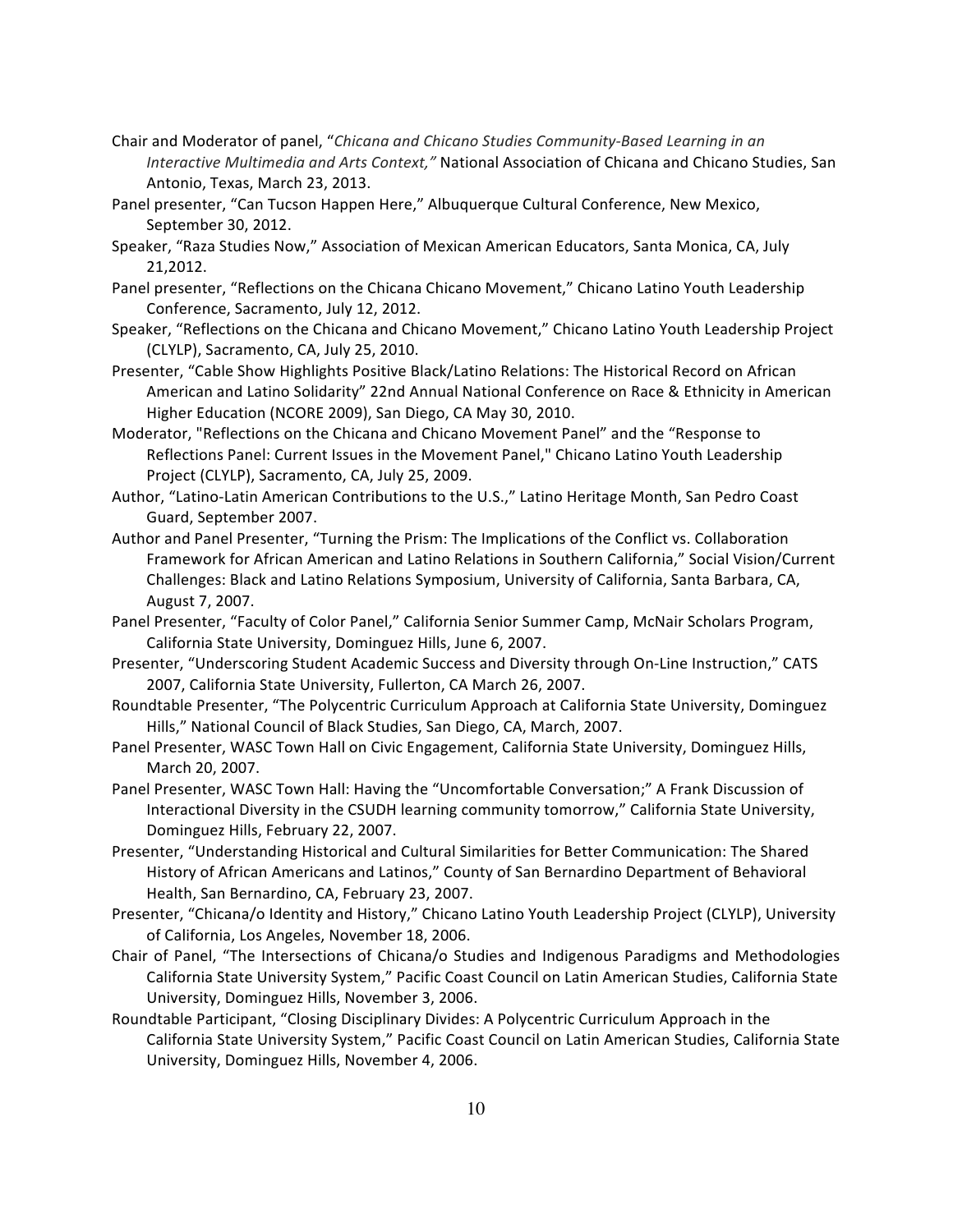- Presenter, "Immigration Policies and Issues," Tri-League of Women Voters, Redondo Beach, September 16, 2006
- Presenter, "Professional Etiquette and Building Networks in the Academic Setting," McNair Program, California State University, Dominguez Hills, July 25, 2006.
- Chair of panel, "Chicana/o Latina/o Academic Success: Social Networking, Family Advocacy and Student Empowerment in Higher Education," National Association of Chicana/o Studies, Guadalajara, Mexico, June 2006.
- Chair of panel, "Chicana/o Movement Paradigms and Theories," National Association of Chicana/o Studies, Guadalajara, Mexico, June 2006.
- Panel participant, Walk Out Film Screening and Panel Discussion, Campus lecture sponsored by Multi Cultural Center, California State University, Dominguez Hills, May 8, 2006
- Panel participant, Black and Brown Dialogues: Unity and Coalition Building, Division of World Cultural Studies, California State University, Dominguez Hills, May 8, 2006.
- Panel participant, Immigration Panel, Campus lecture sponsored by Phi Iota Alpha Fraternity, California State University, Dominguez Hills, May 3, 2006.
- Presenter, "Latino Identity in the Americas," California State University, Dominguez Hills, February 23,2006.
- Presenter, "African and Indigenous Social Relations in the Americas," California State University, Dominguez Hills, February 15, 2006.
- Moderator, Roundtable Discussion, Chicana/os in Education: Theory and Research Symposium, California State University, Los Angeles, June 30, 2005.
- Closing Speaker, Puente Conference, University of California, Los Angeles, April 23, 2005.
- Presenter, "Chicano Studies: The Struggle to Once Again Make It Work for the Community," Community Caucus of the National Chicana/Chicano Studies Association (NACCS) and the Raza Press Association, Oxnard, CA, Saturday April 9, 2005.
- Presenter, "Afro-Mexicanidad: The Historical Development of African Mexican Communities," National Council on Black Studies, New Orleans, LA, Friday, March 25, 2005.
- Presenter, "Gender and Indigenous Peoples," McNair Scholar Program," California State University, Dominguez Hills, March 17, 2005.
- Presenter, "Careers in Chicana/o Studies," National Association of Chicana and Chicano Studies Regional Conference, Los Angeles, California, February 12, 2005.
- Guest Lectures, The Story of Tomasa: Power, Gender and Sacred Knowledge Discourse in 18<sup>th</sup> Century Northern Mexico." Native American Studies Department, University of New Mexico, Albuquerque, December 9, 2004.
- Guest lecturer, "Spanish-Native Interactions during the Age of Discovery." CHSSP Summer Institute, History Department, California State University, Los Angeles, June 11, 2003.
- Guest lecturer, "The Native Societies of Colonial Northern Mexico." La Familia Historical Association, Santa Ana, CA, October 12, 2002.
- Guest lecturer, "One-Step, two-step... Introducing the Introduction to Latin American Studies at Twoyear Campuses," California State University, Los Angeles, November 16, 2001.
- Guest lecturer, "The African Experience in Latin America," California State University, Dominguez Hills, February 7, 2001.
- Guest lecturer, "Afro-Brazilian Culture." History 8A Early Latin American History, University of California, Los Angeles, fall 1997.
- Guest lecturer, "Chicana Feminism and the Chicano Movement." Sponsored by Chicana/o Studies Department, California State University Long Beach, March 1997.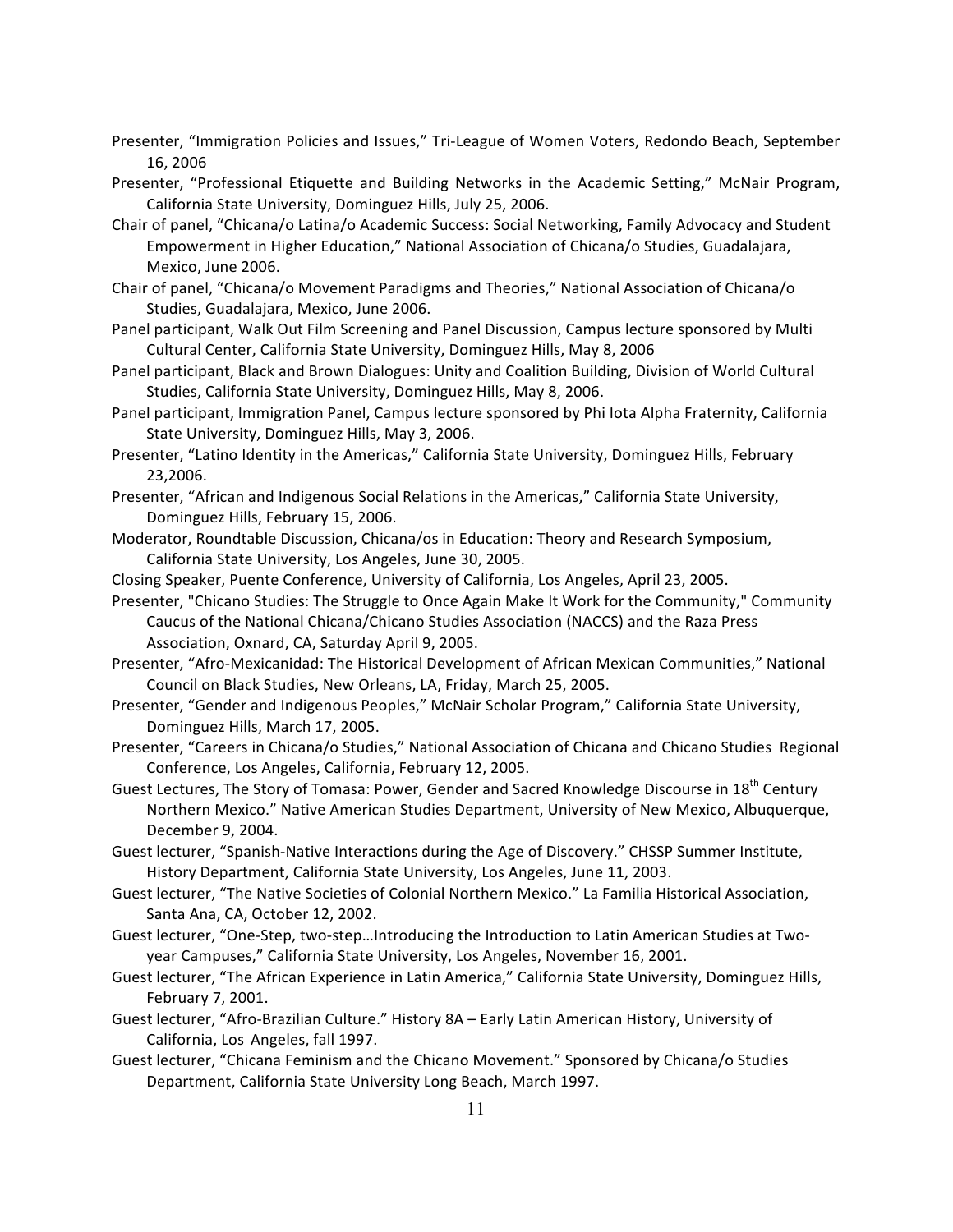- Guest lecturer, "Third World Feminisms." Sponsored by Black Studies Department, California State University Long Beach, March 1997.
- Guest lecturer, "Unidas para un nuevo destino." Sponsored by La Raza Student Organization, California State University Long Beach, April 1997.
- Guest lecturer, "Chicana Poets." Chicana/o Studies Department, California State University Long Beach, May 1996.

# **SELECT CONFERENCE/PROGRAM/SYMPOSIUM PAPERS:**

- Co-Presenter, "The Power of Our Names: Student Voice in Constructing Awareness of Difference and Cultural Capital,"  $10^{th}$  annual Success in the Classroom: Sharing Practices that Work," February 19, 2015, Center for Teaching Excellence, University of New Mexico.
- Panel presenter, "Can Tucson Happen Here," Albuquerque Cultural Conference, New Mexico, September 30, 2012.
- Co-author, "Mentoring as a Labor of Mutual Love and Support: Enhancing Student and Faculty Academic Success," 2011 Mentoring Conference Proceedings, Mentoring Institute, University of New Mexico, 2011.
- Author, "From Indigenous to Native Others: The Changing Constructs of Hijos de la Frontera." Atlantic Studies Seminar, Harvard University, August 2004.
- Author, "Aztlan as Depicted in the Nahua Codices and Chronicles," University of California, Los Angeles, May 15, 2004.
- Author, "The Indigenous Historical Context of Villismo." Pacific Coast Council on Latin American Studies, November 8, 2003.
- Author, "Indigenous Women in Nueva Vizcaya." Rocky Mountain Council for Latin American Studies, Tucson, Arizona, March 1, 2001.
- Editor, "Community History as Community Empowerment." National Association of Chicana/o Studies, Tucson, Arizona, April, 04, 2001.
- Author, "El Movimiento en UCLA: 40 Years of Chicana/o Student Activism." National Association of Chicana/o Studies, Portland, Oregon, April 26, 2000.
- Author, "Pobladores negros y mulatos en Alta California: La población afro-mexicana en San José and Santa Bárbara y Los Angeles." Presented at Quinto Encuentro Afro-Mexicanista, Morelia, Michoacán, October 26, 1995.

### **PROFESSIONAL ACADEMIC ASSOCIATIONS:**

Member, American Studies Association, 2013-present.

Member, National Association of Chicana and Chicano Studies, 1998-Present.

Member, Southwest Hispanic Research Institute, 2011-present.

Secretary, Pacific Coast Council on Latin American Studies, 2006-2011.

President, Pacific Coast Council on Latin American Studies, 2005-2006.

President, Pacific Coast Council for Latin American Studies, 2002-2003.

- Co-Coordinator, Southern California NACCS FOCO, National Association of Chicana and Chicano Studies, 1999-2000.
- Member, American Historical Association, 2004-2008.
- Member, Pacific Coast Council of Latin American Studies, 2001-2006.
- Member, National Council of Black Studies, 2006-2008.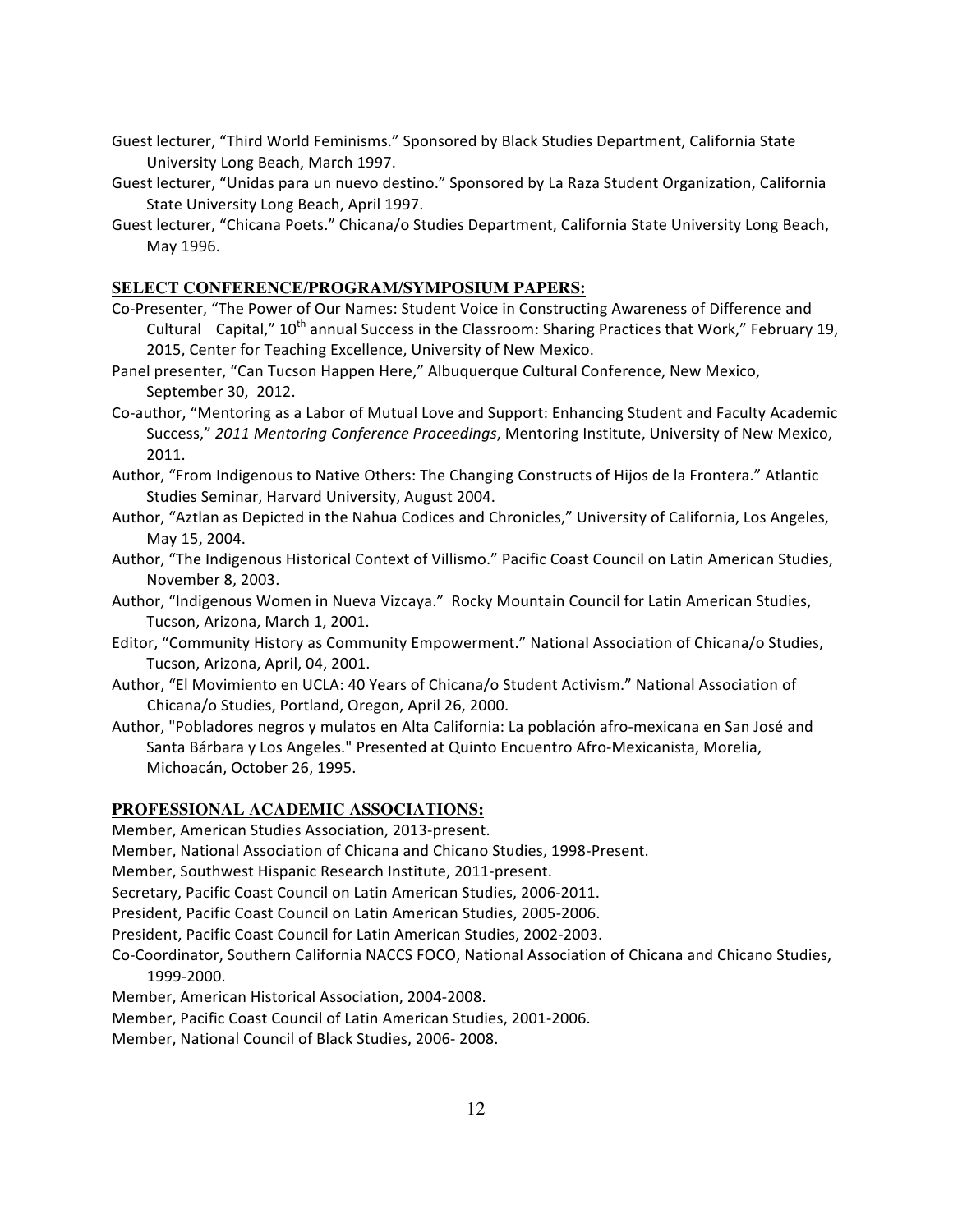### **UNIVERSITY SERVICE:**

Faculty mentor, McNair Program, University of New Mexico, 2013-present.

Member, Criterion 5 Accreditation Committee, University of New Mexico, 2015-present.

- Member, Faculty Advisory Board, Mellon Graduate Fellowship Program, University of New Mexico, 2014-present.
- Member, Faculty Advisory Board, Mellon Undergraduate Fellowship, University of New Mexico, 2015present.
- Faculty advisor, Raza Graduate Student Association, University of New Mexico. 2015-present.
- Member, Academic Senate, University of New Mexico, 2011-2015.
- Member, Search Committee for the Associate Provost for Faculty Development, University of New Mexico, 2013.
- Member, Search Committee for the Associate Provost of Academic Personnel, University of New Mexico, 2013.

Member, Search Committee for Honors and University College Dean, University of New Mexico, 2012-2013.

Organizer, "Art Media, and Immigration Symposium," University of New Mexico, November 9, 2012.

Member, Operations Committee, Faculty Senate, University of New Mexico, 2012-present.

Member, Faculty Senate Curriculum Committee, University of New Mexico, 2012-2014.

- Member, Search Committee for Vice-President of Research, University of New Mexico, 2012-2013.
- Member, Search Committee for Interim Vice-President of Research, University of New Mexico, 2011-2012.
- Member, Diversity Hiring Committee, College of Arts and Sciences, University of New Mexico, 2011-2012.
- Member, Faculty Policy Committee, University of New Mexico, 2011-2012.
- Member, Faculty Senate, University of New Mexico, 2011-present.
- Member, Raza Excellence Selection Committee, El Centro de La Raza, 2012.
- Convener, Council of Chairs for the California State University Academic Senate, Long Beach, CA, 2010 2011.
- Chair, Academic Senate, California State University, Dominguez Hills, 2010-2011.

Chair, University Budget Committee, California State University, Dominguez Hills, 2009-2010.

Member, General Education Committee, California State University, Dominguez Hills, 2009-2010. Chair, Division of World Cultural Studies, Retention, Promotion and Tenure Committee, College of

Liberal Arts, California State University, Dominguez Hills, 2007-2008.

- Member, McNair Director Search Committee, California State University, Dominguez Hills, 2007. Member, EOP Director Search Committee, California State University, Dominguez Hills, 2007.
- Member, Humanities Program Committee, College of Liberal Arts, California State University, Dominguez Hills, 2006-2007.

Member, University Planning Committee, California State University, Dominguez Hills, 2005-2007.

Member, Dean's Search Committee, College of Liberal Arts, California State University, Dominguez Hills, 2006-2007.

Member, Diversity Sub-Committee, California State University, Dominguez Hills, 2005-present.

- Member, Women's Studies Advisory Committee, College of Liberal Arts, California State University, Dominguez Hills, 2005-present.
- Chair, Division of World Cultural Studies, Retention, Promotion and Tenure Committee, College of Liberal Arts, California State University, Dominguez Hills, 2006-2007.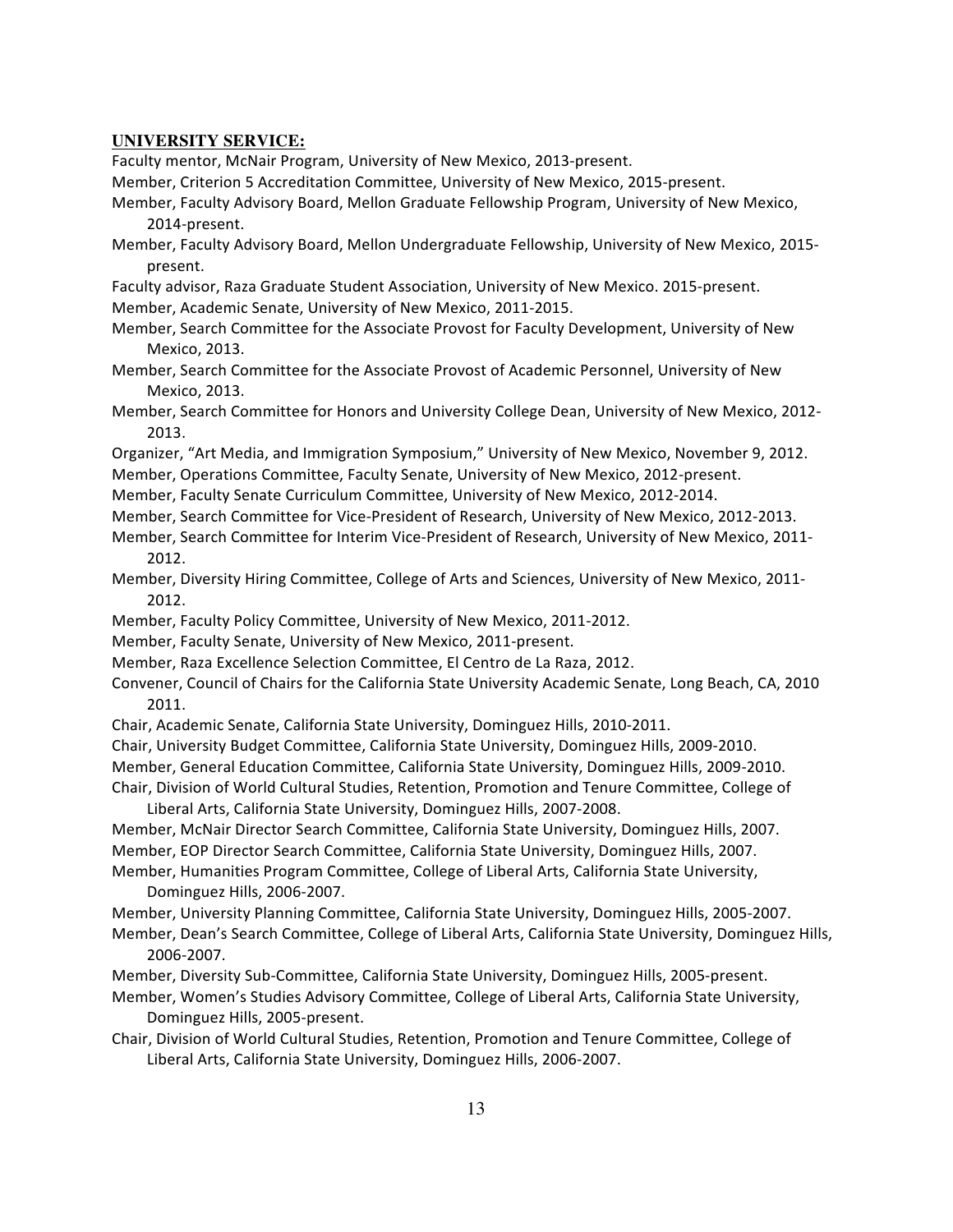- Member, Executive Council, Division of World Cultural Studies, California State University, Dominguez Hills, 2005-present.
- Member, Social Behavioral Sciences Program Committee, California State University, Dominguez Hills, 2005-present.
- Faculty mentor, McNair Program, California State University, Dominguez Hills, 2005-2011.
- Faculty advisor, Hermanas Unidas, California State University, Dominguez Hills, 2006-2011..
- Faculty advisor, Al Frente Graduate Studies Association, California State University, Dominguez Hills, 2006-2011.
- Faculty advisor, Chicana/o Studies Association, California State University, Dominguez Hills, 2005-2009. Faculty advisor, MEChA, California State University, Dominguez Hills, 2005-2011..
- Facilitator, Latinas Juntas Conference, California State University, Dominguez Hills, 2005 to 2010.
- Member, Dean's Search Committee, College of Liberal Arts, California State University, Dominguez Hills, 2005-2006.
- Member, Search Committee for Vice-President of Finance and Administration, California State University, Dominguez Hills, 2006.
- Member, College Retention, Promotion and Tenure Committee, College of Liberal Arts, California State University, Dominguez Hills, 2005-2006.
- Member, General Education Committee, California State University, Dominguez Hills, 2005-2006.
- Member, Search Committee, Africana Studies Assistant Professor position, California State University, Dominguez Hills, 2005-2006.

# **PROFESSIONAL SERVICE:**

President, Council of Trustees, Semillas Sociedad Civil, 2014-present.

Grant Reviewer, National Endowment for the Humanities, Summer 2014.

Vice-President, Council of Trustees, Semillas Sociedad Civil, 2009-2011.

Board Member, Latino Museum, Los Angeles, CA, 2008-2011.

Chair, Safe Haven Committee, Educational Advisory Board, City of Los Angeles, 2005-2007.

Appointed Member, Education Advisory Council, City of Los Angeles, 2005-2007.

- Organizer, Pacific Coast Council on Latin American Studies Conference, Loyola Marymount, Los Angeles, CA November 2005.
- Grant Reviewer, National Endowment for the Humanities, Summer 2004.
- Member, Steering Committee, Funds for the Improvement of Postsecondary Education Grant Program UCLA-ELAC, 2000-2004.
- Chair, Social Science Component, Steering Committee, Funds for the Improvement of Postsecondary Education Grant Program UCLA-ELAC, 2000-2004.
- Director, Center for Learning and Achievement in the Social Sciences, East Los Angeles College, 2001present.
- Organizer, Pacific Coast Council on Latin American Studies Annual Conference, East Los Angeles College, November 7-9, 2002.
- Organizer, "Más a lo Más: Adding to the Academic Future of Chicana/os in Higher Education". Southern California National Association of Chicana/o Studies FOCO dialogue, East Los Angeles Community College, April 8, 2000.
- Organizer, "El Movimiento en UCLA: 30 Years of Chicana/o Student Activism," UCLA Conference, June 5, 1999.